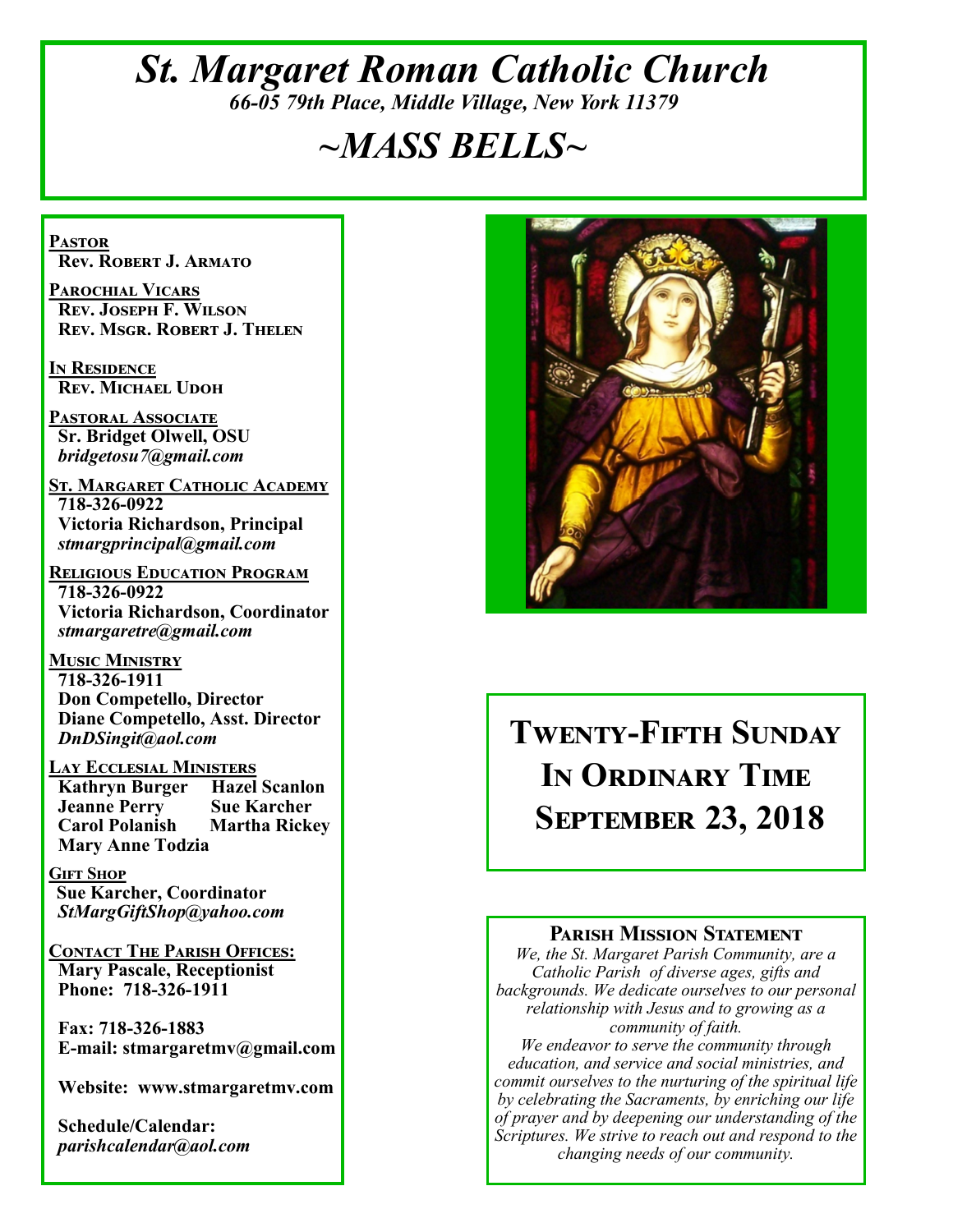### *MASSES FOR THE WEEK*

| SUN.<br>7:30<br>9:00<br>10:30<br><b>NOON</b> | <b>SEPTEMBER 23 - TWENTY-FIFTH</b><br><b>SUNDAY IN ORDINARY TIME</b><br>Geraldine & John Ward<br>Daniele Bussa<br>Albertina Bernard<br>Martin & Charlotte Wintergerst (ANNI)<br>5:00PM Edward H. & Ellen T. Morrissey |  |
|----------------------------------------------|-----------------------------------------------------------------------------------------------------------------------------------------------------------------------------------------------------------------------|--|
| MON.<br>7:00<br>9:00                         | <b>SEPTEMBER 24 - WEEKDAY</b><br><b>Fritz Neubauer</b><br><b>Patrick Cronin</b>                                                                                                                                       |  |
| TUE.<br>7:00<br>9:00                         | <b>SEPTEMBER 25 - WEEKDAY</b><br>Mary Westman<br>Joseph Kresse                                                                                                                                                        |  |
| WED.                                         | SEPTEMBER 26 - STS. COSMAS/<br><b>DAMIAN</b>                                                                                                                                                                          |  |
| 7:00<br>9:00                                 | Rosemarie Sparacio<br>Lizzie Murphy                                                                                                                                                                                   |  |
| THU.<br>7:00<br>9:00                         | <b>SEPTEMBER 27 - ST. VINCENT dePAUL</b><br><b>Fritz Neubauer</b><br>Michael Younghese                                                                                                                                |  |
| FRI.                                         | <b>SEPTEMBER 28 - STS. WENCASLAUS/</b><br><b>LAWRENCE RUIZ</b>                                                                                                                                                        |  |
| 7:00<br>9:00                                 | Joseph Sparacio<br>Intention of Joseph Treimanis                                                                                                                                                                      |  |
| SAT.                                         | <b>SEPTEMBER 29 - STS. MICHAEL,</b><br><b>GABRIEL AND RAPHAEL ARCHANGELS</b>                                                                                                                                          |  |
| 9:00                                         | COLLECTIVE: Millie & Jerry Calabrese/<br>Vittorio Grillo/Anthony Lopresti/                                                                                                                                            |  |
|                                              | 5:00PM Aldo Cermeli                                                                                                                                                                                                   |  |
| SUN.                                         | <b>SEPTEMBER 30 - TWENTY-SIXTH</b><br><b>SUNDAY IN ORDINARY TIME</b>                                                                                                                                                  |  |
| 7:30<br>9:00<br>10:30<br><b>NOON</b>         | People of the Parish<br>Luigi Bosco<br>Harvey & Philomina Karcher<br>Julia & Frank Jacobovics<br>5:00PM Bill Heilman                                                                                                  |  |

**THE RECTORY WILL BE CLOSED ON MONDAY, OCTOBER 8TH IN OBSERVANCE OF COLUMBUS DAY MASS IS AT 9:00 ONLY**

## **PARISH INFORMATION**

**The Rectory office is open Monday - Thursday - 9 am to Noon, and 1 pm to 7pm Friday - 9 am to Noon, and 1 pm to 5 pm Saturday - by appointment Sunday - closed**

**CONFESSIONS** - Saturday, 4-4:45 pm or by appointment with a priest.

**NOVENA** to Our Lady of the Miraculous Medal Mondays after the 9am Mass.

**BAPTISMS** take place on the 1st and 3rd Sundays of the month. Please call the rectory for an appointment and to register your child.

**WEDDINGS MUST** be scheduled at least six months in advance by appointment with a priest or a deacon. Please call the rectory office. For marriage preparation information visit www.pre-cana.org.

**THE ENGLISH CHOIR** rehearses on Tuesday, at 7 pm in the Church. Tenors and baritones needed!

**IL CORO ITALIANO** prattica ogni Domenica prima della Messa Italiana.

**THE YOUTH CHOIR** rehearses on Thursday, from 6-7 pm in the Church. For more info, DnDsingit@aol.com

**BOY SCOUT TROOP #119** meets on Tuesdays from 7:15-9 pm in the Parish Hall. New members are welcome, age 10 1/2 & up. Call Mr. Krzewski, 718-894-4099.

**CUB PACK #119** meets on Mondays from 7-8:30 pm in the Parish Hall. New members welcome, age 6 to 10-1/2. Call Mr. Krzewski, 718-894-4099.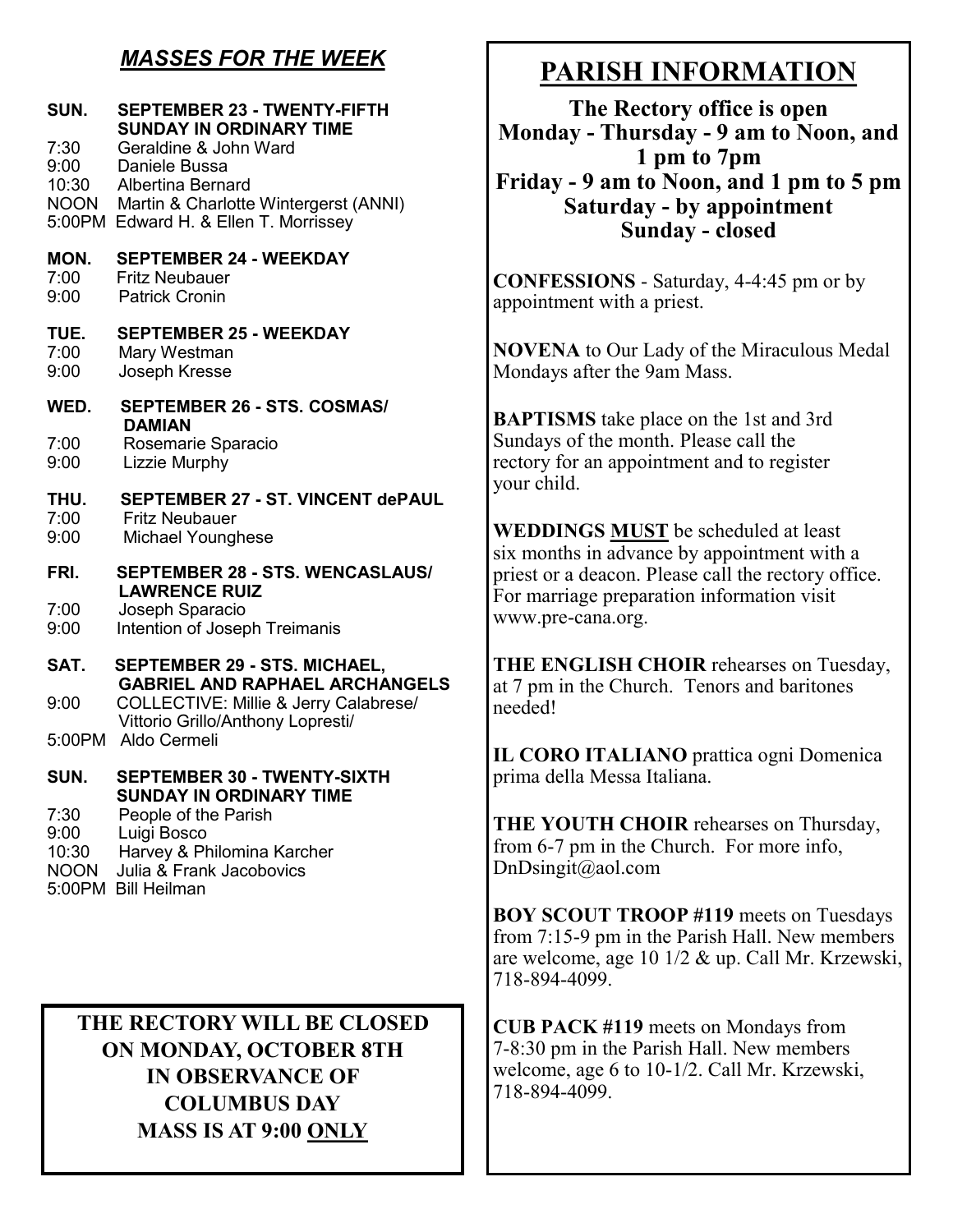# PLEASE PRAY FOR OUR SICK

Karen Guarascio, Connie Faccibene, Eileen Hinrichs, Linda Frazier, Cari Ann Falk-LoBello, Glen Falk, Ronald Frazier, John Downer, Robert Sabini, Lee Falk, Scott White, Baby McKinley Kelleher, Sean Harrison, Justin James Quirke, Elizabeth Ott, Marion Caracciola, Baby Keila Mary Champoli, The Ferrugio Family, Sandra Slattery, Richard Santangelo, Joseph Simon, James Taylor, James Leung, Dr. Joan Virostko, Alfie Poje, Margaret Cosentino, Ann Pompeo, Gloria Mojica, Larry Dumbra, Bob Marvin, Joseph O'Brien, Katie Bryzgornia, Daniel Fox, Domenica Millitello, Caterina D'Anna, Evelyn Mojica, Immaculate Marge D'Elia, Carol Arevalo, Jim O'Driscoll, Victoria Lippolis, Mary Rigovich, Matteo Sabini, Charles Schaaf, Alvaro Andres Gonzalez, Luis Sanchez, Billy Gillespie, Salvatore Locascio, George McGarry, Cathie Greulich, Anthony Bruno, Charles G. Krzewski, John Wert, Joseph Stubbs, Bob & Karen Schaefer, Michael Hirst, Mary Harrison, John Murphy, Anne McGinnis, Richard Santangelo, Norma Voyer, Vicky Turato, Adriana Caruso,

*The names will remain for 3 months, please call 718-326-1911 and ask for continued prayers.*

### **Prayer Requests**

**Pray for vocations to the Priesthood and Religious Life. Please pray for our men and women from our Parish serving in the defense of our country: Lt. Col. Thomas Frohnhoefer Sgt. Robert A. Domenici** 



### *WE RECALL OUR BELOVED DECEASED*

*Especially, Antonino D'Arrigo, Sylvia DePergola, Angelo Bommarito, May they rest in Christ's Peace!*

### *MEMORIALS*

### *WINE & HOST THIS WEEK*

*are offered in memory of Carol Ann Coogan at the request of Brien, JoAnne, Tom & Katie Beyer.* 

### *SANCTUARY LAMP & ALTAR CANDLES THIS WEEK*

*are offered in memory of Marion Frisbie at the request of Anthony & Karen Colletti.*

### *TABERNACLE LAMP THIS WEEK*

*is lit in memory of Marion Frisbie at the request of The Frisbie Family.*

## **TODAY'S READINGS**

*Twenty-Fifth Sunday in Ordinary Time*

Wis 2:12, 17-20 Ps 54:3-4, 5, 6-8 Jas 3:16 - 4:3 Mk 9:30-37

## **READINGS FOR THE WEEK**

Monday: Prv 3:27-34 Ps 15:2-3a, 3bc-4ab, 5

Thursday: Eccl 1:2-11

Lk 8:16-18

Tuesday: Prv. 21:1-6, 10-13 Ps 119:1, 27, 30, 34, 35, 44 Lk 8:19-21

Wednesday: Prv. 30:5-9 Ps 119:29, 72, 89, 101, 104, 163 Lk 9:1-6

> Ps 90:3-4, 5-6, 12-13, 14 & 17bc Lk 9:7-9

Friday: Eccl 3:1-11 Ps 144:1b & 2abc, 3-4 Lk 9:18-22

Saturday: Dn 7:9-10, 13-14 or Rv 12:7-12a Ps 138:1-2ab, 2cde-3, 4-5 Jn 1:47-51

Sunday: Nm 11:25-29 Ps 19:8, 10, 12-13, 14 Jas 5:1-6 Mk 9:38-43, 45, 47-48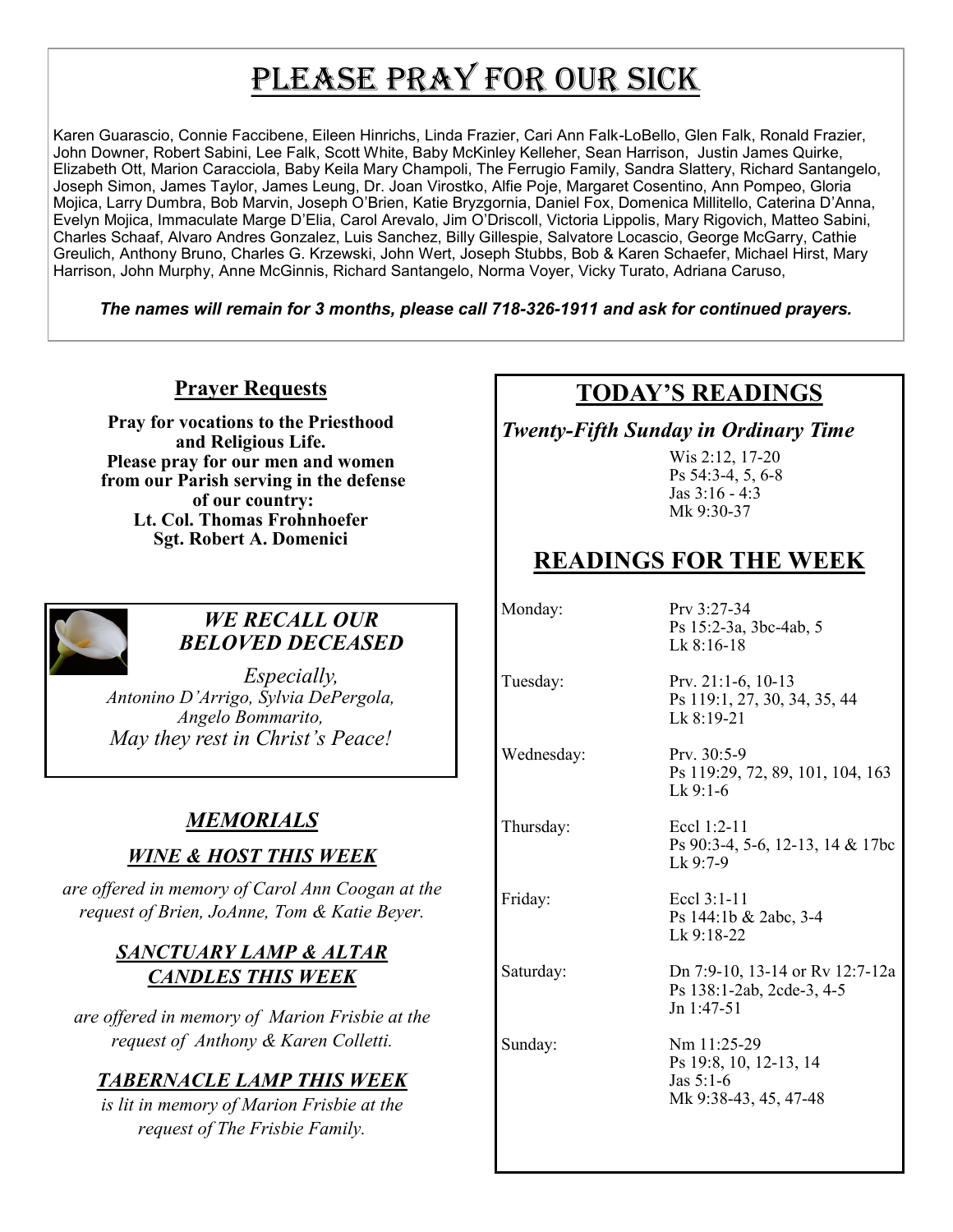

### **'Come and See'**

### **IT'S NOT TOO LATE TO REGISTER**

Listen to your heart and accept the invitation! Come and learn more about *ARISE,* a process of spiritual renewal and evangelization that enables people to develop a closer relationship with Christ, grow in community, and reach out in service to others.

**Beginning the week of October 8,** St. Margaret Parish will begin Season 5 of *ARISE,* Together in Christ with the theme *"We are the Good News"* To register call Sr. Bridget at **718-326-1911. RELIGIOUS EDUCATION**

### **GENERATIONS OF FAITH**

 Please remember to keep up with your pledge payments for the Generations of Faith capital campaign. We still have some time to go before the campaign ends, and the Parish receives 50% of every dollar collected, which is used for projects here.

### **PARISH REGISTRATION**

 Very often, people come to the Rectory asking for a certificate or letter attesting to their being active members of our Parish. That's hard for us to do, if there is no record of their being registered.

 All families worshiping here at St. Margaret's are encouraged to register with the Rectory Offices. All you have to do is complete the following information and drop it into the collection basket. We'll take it from there.

| Name:    |                  |
|----------|------------------|
| Address: |                  |
|          |                  |
| Phone #: | $\sqrt{2}$<br>)- |

### **ANNUAL CATHOLIC APPEAL**

 *Congratulations and thanks* to the **237 families**  who have contributed so far toward the *2018 Annual Catholic Appeal!* We're now **over our Parish goal**  of \$69,365 with **\$72,161** in pledges, **104.0% of our goal.**

 Whether your gift is large or small, *every family's donation helps.* Please *SUPPORT YOUR PARISH* with whatever you can give, if you haven't made a pledge yet. All money above goal that is collected by December 31 will come back to the Parish for needed projects.

# **REGISTRATION**

 The **last opportunity for registration** in our Religious Education Program for any grade level will be this Wednesday, September 26. You may do so in person or on-line: go to **www.stmargaret.com** and continue under *Religious Education*. A baptismal certificate is required for first-time enrollments.

### **EMHC HOME VISITS**

 All EMHCs who are visiting the homebound MUST complete a visitation form and return it to Sr. Bridget by Friday, October 5. Copies of the form are available at the Sacristy.

#### **RCIA**

 Adults who have not been baptized or received First Communion or Confirmation should contact Sr. Bridget, **718-326-1911** to register for faith formation in the *Rite of Christian Initiation of Adults* by October 1. The Sacraments will be conferred next Spring, after participation in the formation process.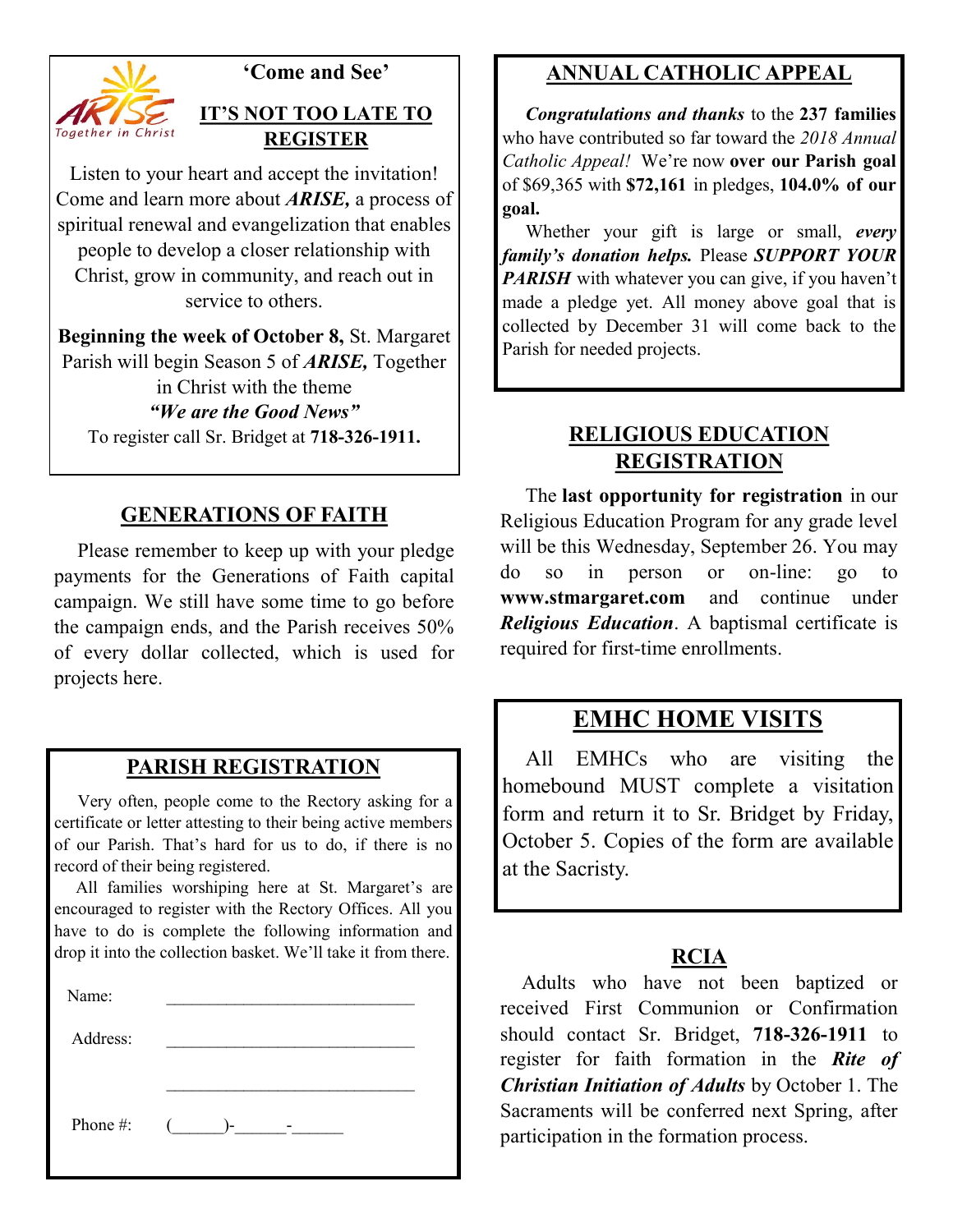

## *FROM THE ACADEMY*

We welcome everyone back for a great year! Our students are all settling into their studies. Our Yankee Candle sale has started. We encourage friends and families to support our sale. You can directly order online by visiting **www.yankeecandlefundraising.com** and enter our group number **990015939.**

### **T.A.C.H.S. PREP. PROGRAM St. Agnes Academic H.S.**

Sept. 20, 27, Oct. 4, 11, 18, 25 and Nov. 1st. 3:15 to 5:00pm - \$275.00 For more info. **718-353-6276** or **www.stagneshs.org**

### **OPEN HOUSE The Mary Louis Academy**

for 7 & 8 Grade students and their parents/guardians. SUNDAY, OCT. 14TH, 10am to 3pm. Register on the website: **www.TMLA.ORG** 



## **BLOOD DRIVE**

 St. Margaret has sponsored many very successful Blood Donation Drives in the past. There is still a **CRITICAL BLOOD SHORTAGE** and the New York Blood

Center is asking again, for our help. St. Margaret will be sponsoring a **BLOOD DRIVE** on **SUNDAY, OCTOBER 7,** from 9am to 3pm in the Parish Hall. To ensure that you will be able to donate blood, please remember to include foods rich in iron in your diet and to eat a good meal and drink plenty of fluids before you come.

 St. Margaret blood donors have given the gift of life so generously in the past. Please mark your calendar and plan on helping patients in need by making a blood donation once again. For more information and/or to make a blood donation appointment, please e-mail

**parishcalendar@aol.com.**

## **MEMORIALS AVAILABLE**

Many memorials for altar lamps, sanctuary lamps, and bread and wine are still available throughout the remainder of this year.

 Also, while we no longer celebrate private memorial Masses, families who wish to have an annual or "month's mind" Mass offered for a loved one can join in the memorial Mass celebrated each month for the repose of the souls of those buried from our church during the preceding month. Call the Rectory Offices to make the arrangements. The next memorial Mass will be celebrated at 11:45am Saturday, October 13.



**THE ST. VINCENT dePAUL FOOD PANTRY** is located at 66-25 79 Place Middle Village, NY

### **The pantry is open on WEDNESDAY AND SATURDAY from 10am to 12 Noon.**

*Thank you for your very generous support of the "Urgent" need for food. The shelves are comfortably full and we look forward to better serving our less fortunate families. Always in short supply are coffee, bottled juice, mayo, peanut butter and jelly.*



## **OKTOBERFEST**

 Our **Oktoberfest dinnerdance**, a joint fundraiser between

the Parish and the Academy, will be held on Saturday, October 20, from 7:00 to 11:00 pm. Help is needed for ticket sales and various other works that need to be done. Call Fr. Armato at the Rectory**, 718-326-1911** to volunteer.

 *Support your Parish and School!*